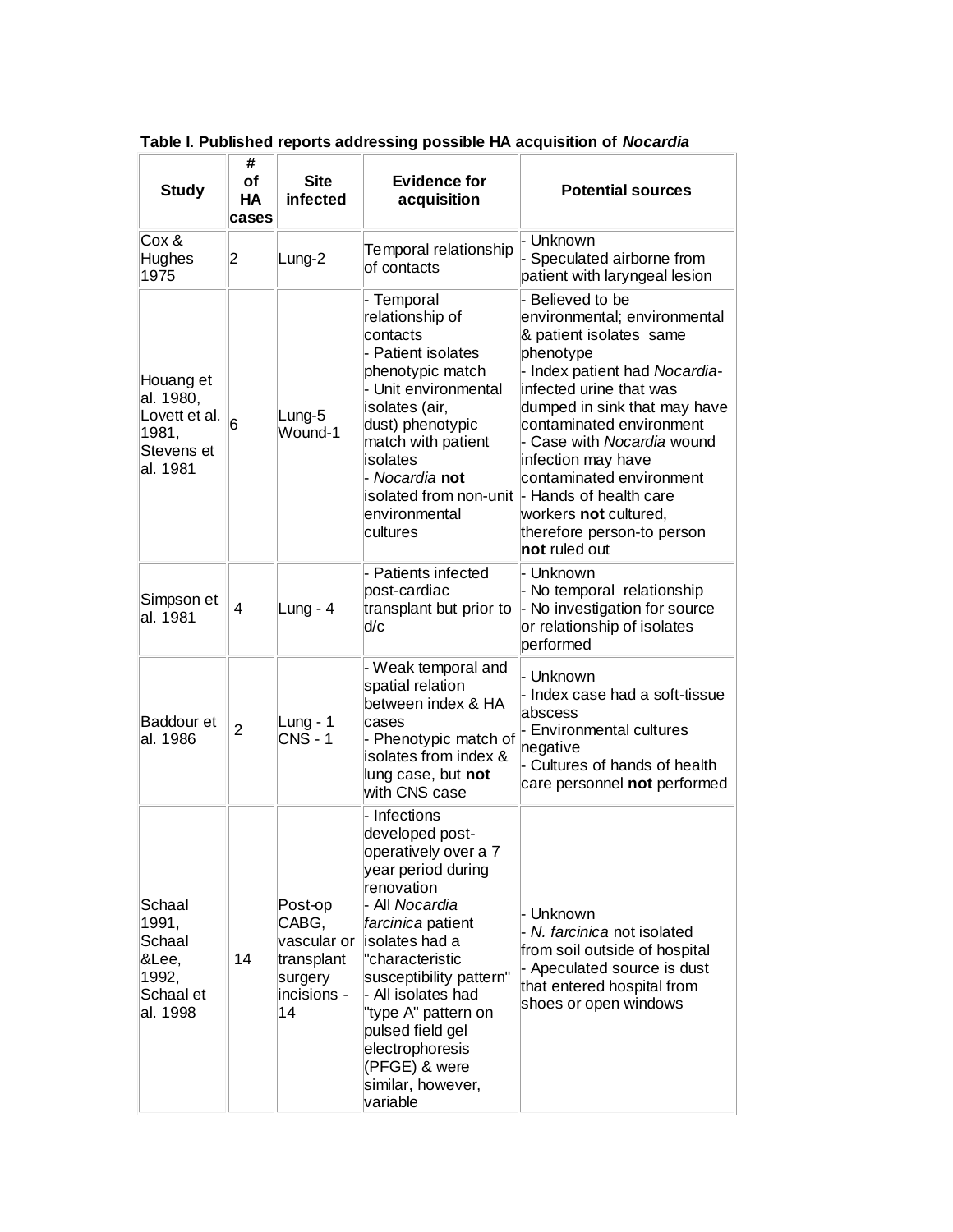| <b>Study</b>              | #<br>οf<br>HA<br>cases | <b>Site</b><br>infected                               | <b>Evidence for</b><br>acquisition                                                                                                                                                                                                                                                                                                                                           | <b>Potential sources</b>                                                                                                                                                                                                                                    |
|---------------------------|------------------------|-------------------------------------------------------|------------------------------------------------------------------------------------------------------------------------------------------------------------------------------------------------------------------------------------------------------------------------------------------------------------------------------------------------------------------------------|-------------------------------------------------------------------------------------------------------------------------------------------------------------------------------------------------------------------------------------------------------------|
|                           |                        |                                                       | chromosomal &<br>plasmid bands were<br>present; strains were<br>not clonal<br>- However, details on<br>strain storage over<br>the 7 years were not<br>given, which may<br>have affected the<br><b>PFGE</b> results<br>- Environmental N.<br><i>farcinica</i> isolates from<br>storeroom of the<br>operating theatre had<br>same susceptibility &<br>similar PFGE<br>patterns |                                                                                                                                                                                                                                                             |
| Sahathevan<br>et al. 1991 | $\overline{7}$         | Lung - $4$<br>CNS&<br>soft-tissue<br>$-2$<br>Dissem-1 | - Case cluster in a<br>liver unit (5 liver<br>transplants & 2<br>chronic liver disease)<br>- The first 5 cases<br>occurred in a 5 week<br>period; the last two<br>occurred 5 & 7<br>months after the first<br>case                                                                                                                                                           | - Unknown<br>- Patient isolates had 3<br>different "biotypes"<br>- Hospital environmental<br>cultures negative for Nocardia<br>- But presumed environmental<br>source because renovation &<br>increased dust generation was<br>ongoing adjacent to the unit |
| Exmelin et<br>al. 1996    | 3                      | Lung - $3$                                            | Case cluster within<br>2 week window in<br>same unit<br>- Patient isolates<br>were identical via<br>randomly amplified<br>polymorphic DNA<br>analysis (RFPD) &<br>ribotyping                                                                                                                                                                                                 | - Unknown<br>Not clear if infection was HA<br>No environmental cultures<br>All underwent bronchoscopy,<br>questioned whether scope<br>contaminated from case #1 &<br>then served as the point<br>source for cases 2 & 3                                     |
| Wegner et<br>al. 1998     | 5                      | Sternotomy<br>site - 5                                | - Case control<br>identified a particular<br>anesthesiologist as a<br>risk factor<br>⊦ <i>N. farcinica</i> was<br>isolated from hands<br>of anesthesiologist in<br>7 independent<br>cultures but isolates<br>were not clonal per<br>PFGE<br>Anesthesiologist                                                                                                                 | Speculated person-to person<br>But molecular evidence is<br>not definitive<br>- All patients were discharged<br>and returned with infection<br>raising the possibility of non-<br>HA infection                                                              |